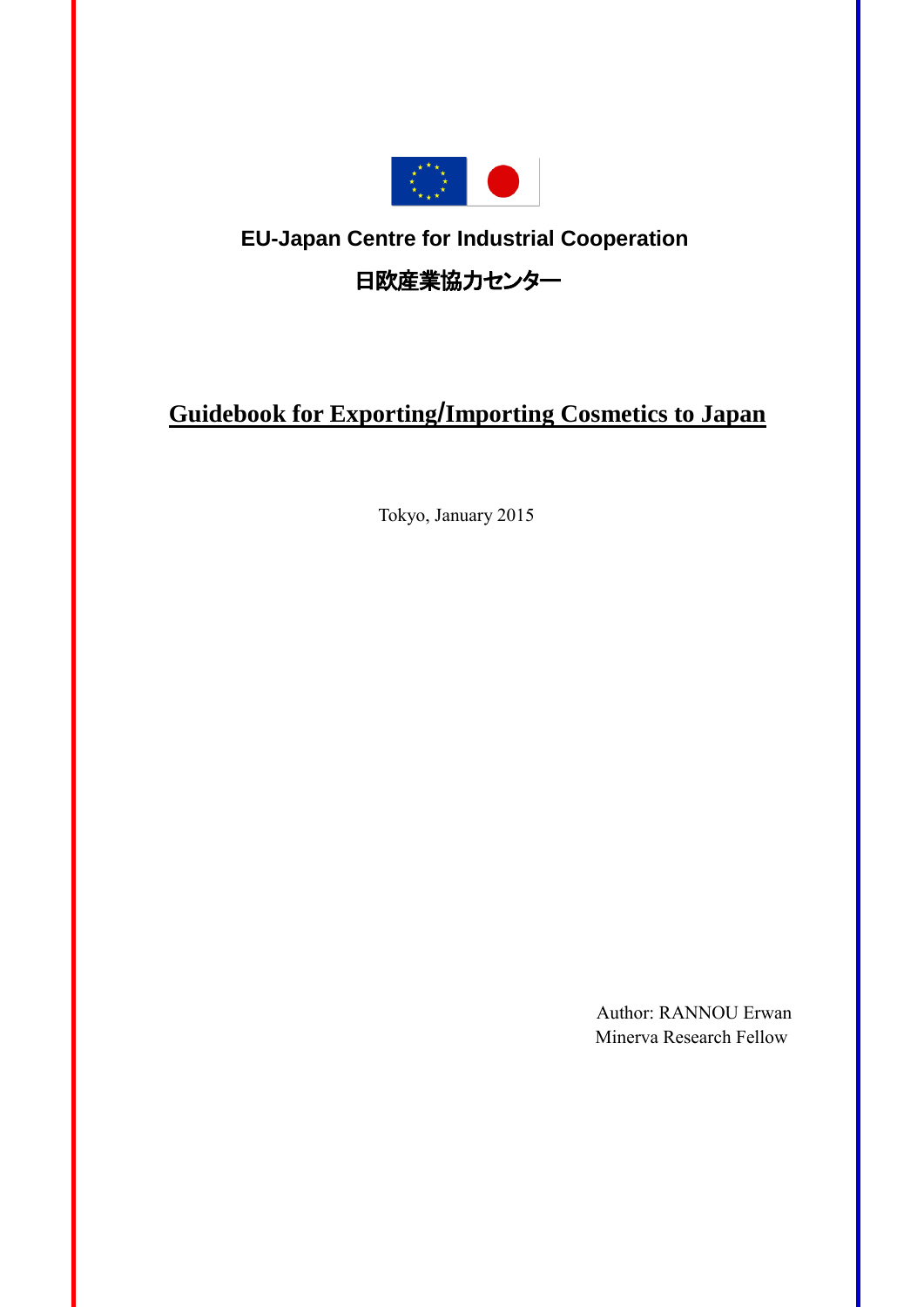| А. |                    |  |
|----|--------------------|--|
| В. |                    |  |
| 1. |                    |  |
|    | $\mathfrak{a}.$    |  |
|    | b.                 |  |
| C. |                    |  |
| 1. |                    |  |
| 2. |                    |  |
|    | $\boldsymbol{a}$ . |  |
|    | b.                 |  |
|    | $c$ .              |  |
|    | d.                 |  |
|    | е.                 |  |
|    | f.                 |  |
|    | g.                 |  |
|    | h.                 |  |
| 3. |                    |  |
|    | $\boldsymbol{a}$ . |  |
|    | b.                 |  |
|    | $\mathcal{C}$ .    |  |
|    | d.                 |  |
| 4. |                    |  |
|    | $\boldsymbol{a}$ . |  |
|    | b.                 |  |
|    | $c$ .              |  |
|    | d.                 |  |
|    | е.                 |  |
| 5. |                    |  |
| D. |                    |  |
| 1. |                    |  |
| 2. |                    |  |
| 3. |                    |  |
| 4. |                    |  |
| 5. |                    |  |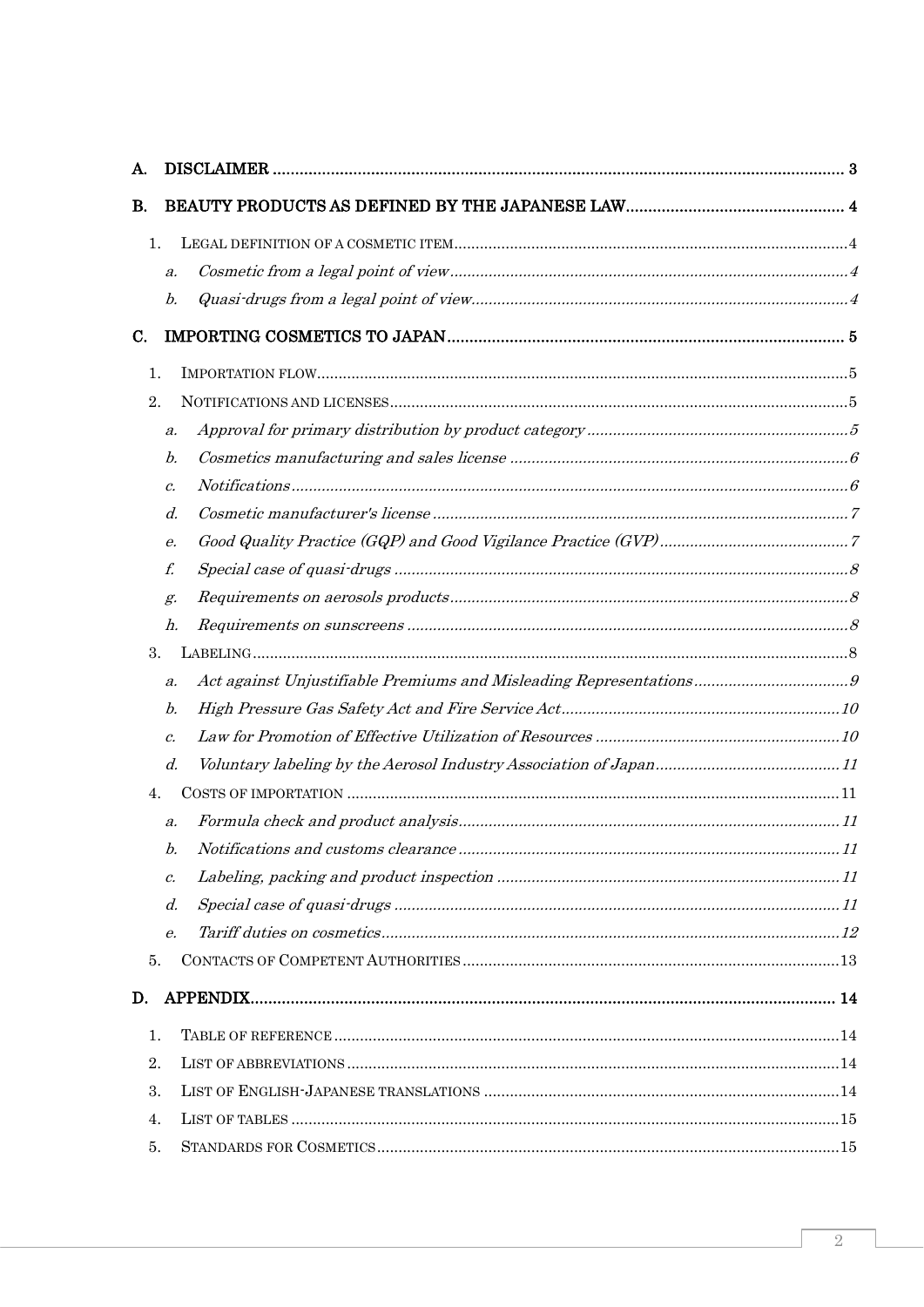#### <span id="page-2-0"></span>**A. Disclaimer**

The author believes that this paper is reliable and reasonably clear. However, no independent verification has yet been made, and it is subject to correction, completion and amendment without notice. Neither the EU-Japan Centre for Industrial Cooperation, nor any person acting on its behalf is responsible for any consequences that may arise from the use by third parties, whether individuals or organizations, of the information contained in this paper.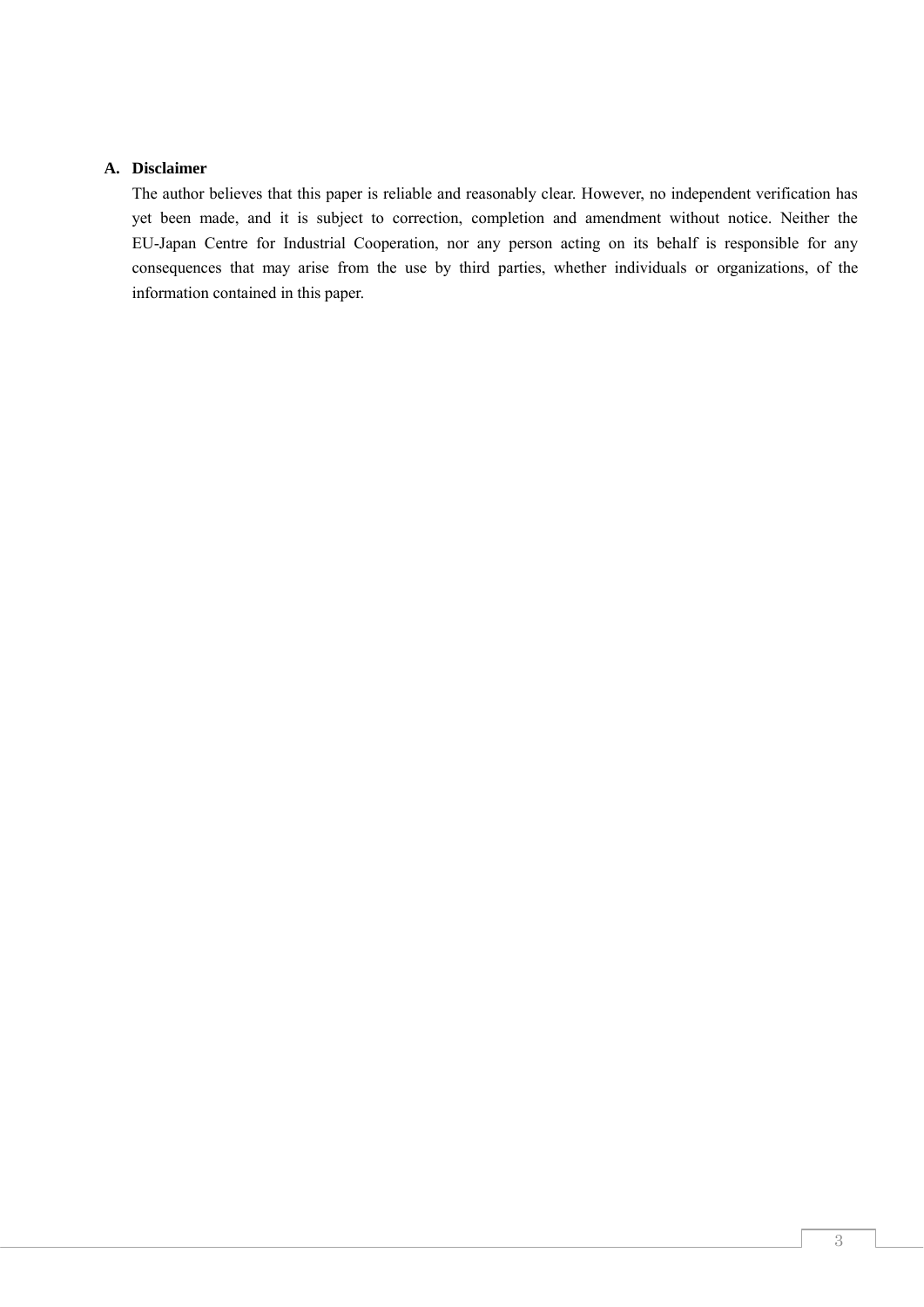## <span id="page-3-0"></span>**B. Beauty products as defined by the Japanese law**

## <span id="page-3-1"></span>**1. Legal definition of a cosmetic item**

In Japan, cosmetics are regulated by the Ministry of Health, Labour and Welfare (MHLW) under the Pharmaceutical Affairs Law (PAL). For legal purposes, beauty products are divided into quasi-drugs and cosmetics.

## <span id="page-3-2"></span>**a. Cosmetic from a legal point of view**

The law defines cosmetics as "articles with mild action on the human body, which are intended to be applied to the human body through rubbing, sprinkling or other method, aiming to clean, beautify and increase the attractiveness, alter the appearance or to keep the skin or hair in good condition." On the Japanese market, cosmetics are furthermore classified into 6 different categories, as below:

| <b>Item</b>                | <b>Definition</b>                                               | <b>HS Code</b>      |
|----------------------------|-----------------------------------------------------------------|---------------------|
| Perfume and eau de cologne | Perfume and eau de cologne                                      | 3303                |
| Makeup cosmetics           | Foundation creams, lipsticks, eye makeup, and<br>others         | 3304.10, 2, 30, 91  |
| Skin care cosmetics        | Skin lotion, essence, skin milk, cleansing cream,<br>and others | 3304.99             |
| Hair care products         | Hair dye, shampoo, hair treatment and others                    | 3305                |
| Special-purpose cosmetics  | Sunscreen, shaving cream and others                             | 3307.10, 20, 30, 90 |
| Cosmetic soaps             | Soaps for cosmetics                                             | 3401.11, 20-010     |

#### <span id="page-3-3"></span>**b. Quasi-drugs from a legal point of view**

As stated above, beauty products are classified into two categories in Japan by the MHLW: cosmetics and quasi-drugs. There regulations differ slightly but the difference between cosmetics and quasi-drugs remains ambiguous. In practice, this distinction is made based on differences in the effects assigned to each product. The distinction is also influenced by a set of criteria, such as the nature and the quantity of ingredients used, application method, dosage, and appearance of the product.

The PAL defines "Quasi-drug" (医薬部外品) as an item for the purpose of: (1) Preventing nausea and other discomfort. (2) Preventing heat rash, soreness, etc. (3) Encouraging hair growth or removing hair, or (4) Exterminating and preventing mice, flies, mosquitoes, fleas, etc. Among the quasi-drugs are deodorants, depilatories, hair growth treatments, hair dyes, perm and straightening products, as well as medicated cosmetics, such as whitening products, anti-aging products and oily skin or acne treatment products.

Besides, the item shall have mild effects on the human body, shall not be a utensil or device, and shall be designated by the MHLW based on these characteristics. The chapter [C.2.f](#page-7-0) deals with the importation specificities of quasi-drugs.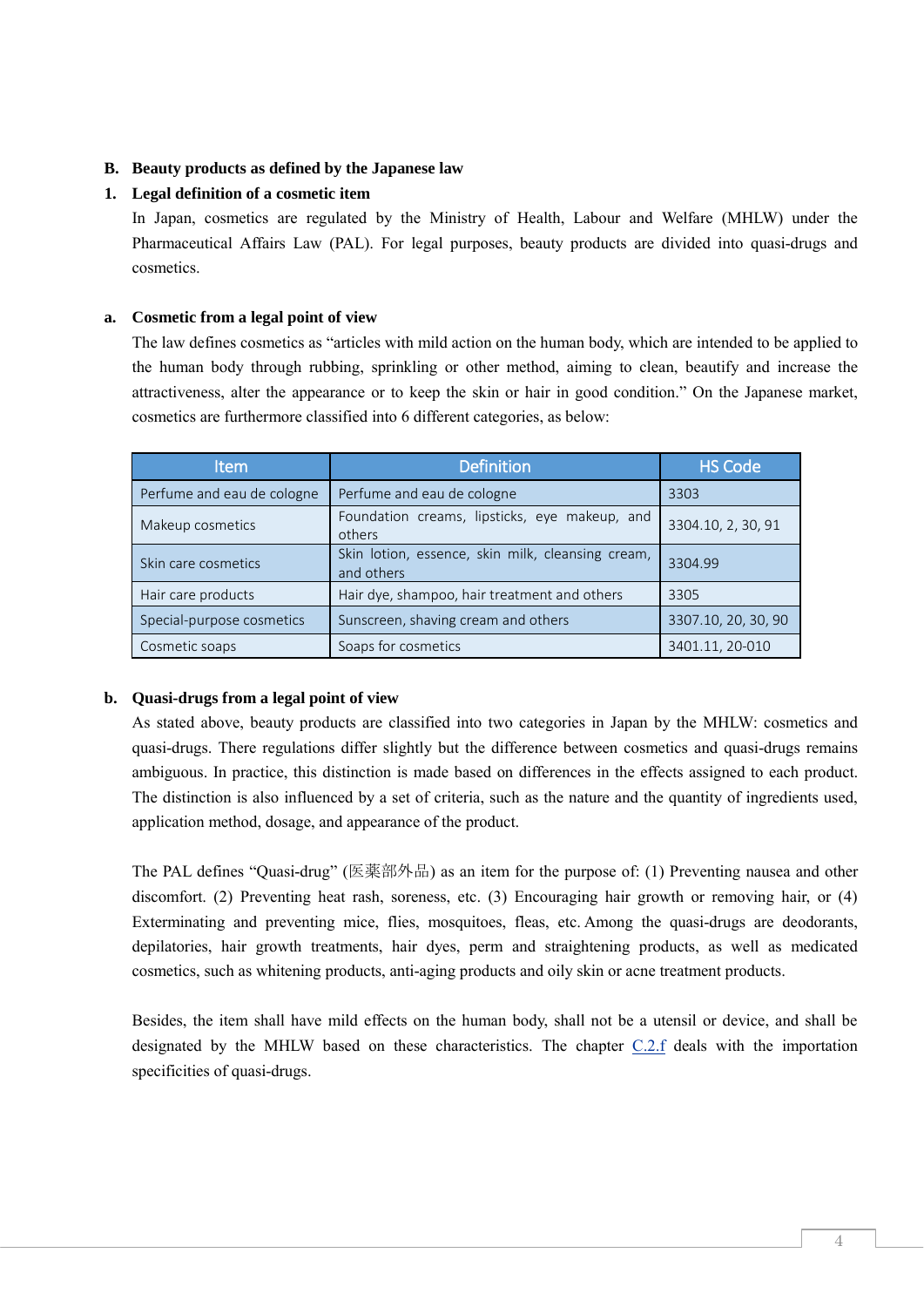#### <span id="page-4-0"></span>**C. Importing cosmetics to Japan**

#### <span id="page-4-1"></span>**1. Importation flow**

When considering selling products in Japan, the first step is to ensure that the products are in accordance with the law and will be legal in Japan. This assessment is performed on samples of the products by "testing" and inspection facilities" designated by the MHLW, owned or contracted by the importer. It basically consists on checking the list of ingredients and analyzing the components of cosmetics to make sure it is in compliance with the PAL.

To better understand the full implications of the PAL, it is crucial to understand that importers of cosmetics assume all quality assurance and product liability for cosmetics. Consequently, it is necessary for them to be ready to take full responsibility for imported cosmetics through regulation analysis and safety testing, even though those items were already fully tested and are legal in the home country.

Once the formula have been checked and products have been tested, the importer will fill 3 forms: a Manufacture and Sales of Cosmetics Notification, a Cosmetics Import Notification for Manufacture and Sales and the manufacturer's or importer's brand name. Those forms will contain a record of the testing and inspection results verifying that the product does not contain any prohibited combination. The products is now ready to be sent to Japan where the importer will handle the clearance.

Advertising and labeling for cosmetics are regulated by law, which details labeling guidelines for containers or packaging, and certain items that may not appear in the labeling. Products that violate labeling regulations are deemed improperly labeled, and their sale is prohibited. The law also requires that the container, packaging or package inserts of cosmetics be specifically labeled to ensure appropriate use, handling and quality, and clarify liability. All information must be clearly and explicitly expressed in Japanese, and labeling with false or potentially misleading statements and unapproved claims of effects/efficacy are prohibited. As importers assume all quality assurance and product liabilities, they impose an inspection of every single item to check the packaging, to add a label in Japanese and possibly repacking the product. This inspection procedure usually takes place in their own facilities. The products, now fully legal, can be dispatched to the company responsible for distribution (distributor, agent, etc.).

#### <span id="page-4-2"></span>**2. Notifications and licenses**

It is entirely possible for an exporting company to handle the importation or distribution of its products themselves by opening a local subsidiary for example. In this case, the local company should follow specific regulations and procedures to be able to act as an importer or a distributor.

#### **a. Approval for primary distribution by product category**

<span id="page-4-3"></span>The Cosmetics Standards (Ministerial Notification in September 2000) defines the ingredients that are subject to prohibition or restriction in cosmetics combinations, and those that are allowed in cosmetics combinations in specific ingredient groups. Antiseptics, ultraviolet ray absorbents and tar coloring are subject to a positive list that indicates the maximum mixture quantities. All other ingredients may be used in cosmetics combinations after the safety verification and selection at their own liability, except those covered by a negative list of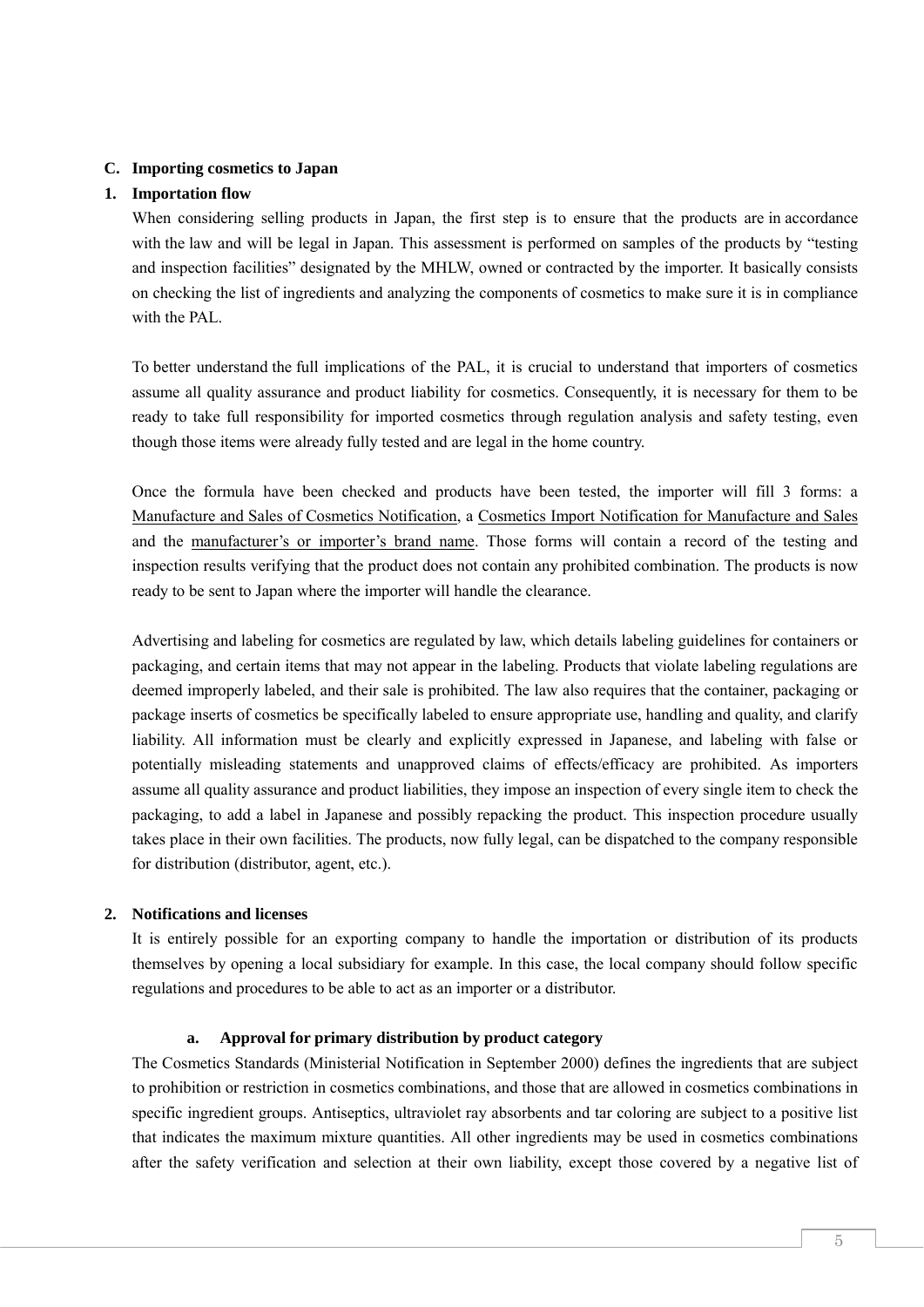combinations that either prohibits or limits them. In this regard, however, all ingredient names must be listed in the labeling.

If the provided ingredients do not violate the Cosmetics Standards and all the ingredients are indicated on the labeling, approval for primary distribution by product item is not required. However, products containing amounts of ingredients in excess of the notifiable limit, or new ingredients without a history of prior usage, or which contain non-disclosed ingredients, must obtain primary distribution approval for each product item.

#### <span id="page-5-0"></span>**b. Cosmetics manufacturing and sales license**

Under the provisions of the revised PAL, which went into effect as of June 1, 2009, when importing and distributing cosmetics, the importer must obtain a cosmetics manufacturing and sales license (化粧品製造販 売許可). The sales business refers to the act of selling, renting, or lending of manufactured (including delegated to another, but not including manufacturing conducted for another) or imported cosmetics. Consequently, companies that do not possess their own manufacturing facilities may still obtain a license.

In order to obtain or renew this license, it is necessary to establish within the company a product safety and quality management system, consisting in naming three person in charge (a Marketing Supervisor, a Quality Supervisor and a Safety Control Supervisor) responsible for checking the compliance of imported cosmetics with Japanese regulations, quality assurance and product safety, those person in charge must be independent of the sales section. One person can be appointed for those 3 responsibilities. Those persons have to implement a set of standards called Good Quality Practice (GQP) and a Good Vigilance Practice (GVP), as well as undertake appropriate actions for safety management.

After obtaining a business code number in advance, applicants must include with their submission:

- a copy of the corporate registration (in the case of a corporation);
- a list of duty specifications;
- a medical certificate specifying the applicant;
- documents certifying the qualifications of the marketing supervisor-general;
- an employment contract of the marketing supervisor-general;
- documents disclosing the quality management system;
- documents disclosing the post-marketing safety management system;
- a floor plan of the business office and storage facility.

The cosmetics manufacturing and sales license applications are filed with the competent prefectural pharmaceutical affairs division with jurisdiction over the business office where the marketing supervisor-general serves and the licenses are to be renewed every five years.

#### <span id="page-5-1"></span>**c. Notifications**

After obtaining the cosmetics manufacturing and sales license but before initiating product importation, the importer must, as stated above, fill 3 notifications to the proper administrative agency: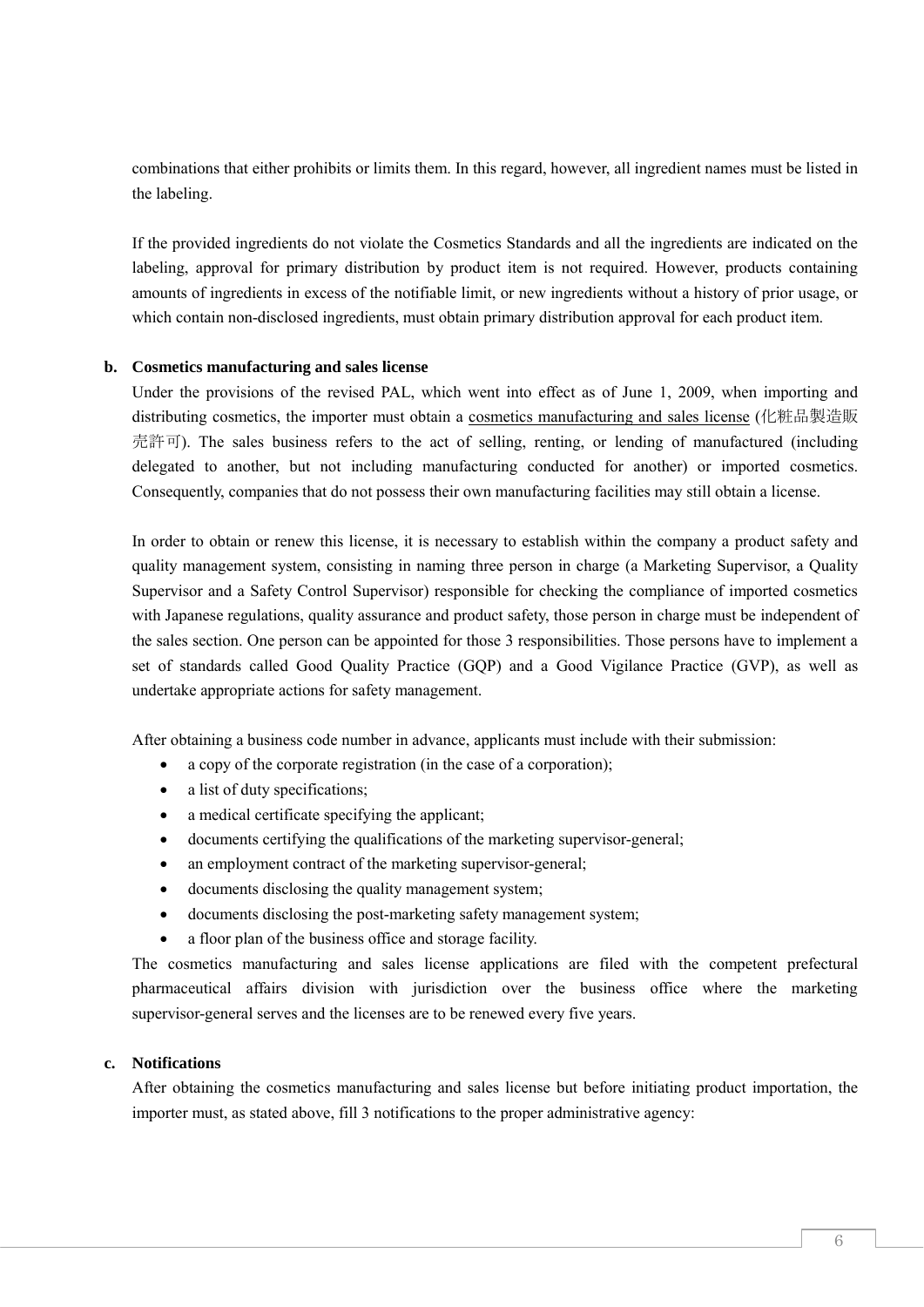| <b>Notification</b>                        | <b>Administrative agency responsible</b>                     |
|--------------------------------------------|--------------------------------------------------------------|
| Manufacture and Sales of                   | Same prefecture as that which has granted the cosmetics      |
| <b>Cosmetics Notification</b>              | manufacturing and sales license                              |
| Cosmetics Import Notification for          | Kanto-Shinetsu Regional Bureau of Health and Welfare (Tokyo) |
| Manufacture and Sales                      | or the Kinki Regional Bureau of Health and Welfare (Osaka)   |
| Manufacturer's or importer's brand<br>name | Pharmaceuticals and Medical Devices Agency, Japan (Tokyo)    |

These notifications must either be accompanied by an ingredient listing from the importer's supplier or manufacturer or, if this list cannot be obtained, a record of the testing and inspection results confirming the product does not contain any prohibited ingredient combinations.

## <span id="page-6-0"></span>**d. Cosmetic manufacturer's license**

According to the PAL, any importer that engages in the final packaging, labeling in the Japanese language, or storage of the imported product, is required to obtain a cosmetic manufacturer's license (化粧品製造許可). Therefore, even if the product was already labeled overseas in Japanese and no packing process is necessary, the importer of that product still must obtain a cosmetics manufacturer's license (in addition to obtaining a cosmetics manufacturing and sales license) because the product must be temporarily stored in a facility during the tests or clearance process. However, the cosmetic manufacturer's license should be obtained under a classification of "packaging, labeling, and storage only", excluding the case of manufacturing that is delegated to another licensed manufacturer.

Application for such a cosmetic manufacturer's license requires:

- an outline of the physical facility;
- a floor plan of the manufacturing facility;
- documents certifying the qualifications of the responsible engineer;
- the employment contract of the responsible engineer;
- a copy of the contract with a testing laboratory (when used)

#### <span id="page-6-1"></span>**e. Good Quality Practice (GQP) and Good Vigilance Practice (GVP)**

As part of the GQP, importers are required to properly evaluate their production management and quality control of cosmetics to be distributed. It consists in establishing a procedures manual for the registration of product delivery, collection of information on the quality of products, processing of defective products, products' withdrawal from the market, etc. This standard aims at maintaining the quality of products that are marketed by the license holder.

Additionally, importers of cosmetics must establish systems that are capable of providing and retaining accurate information in response to consumer inquiries along with a monitoring system that handles customer complaints over product quality and product recalls, as required by the GVP standards. This consists in collecting information relating to the safety of products provided by the competent authorities, professional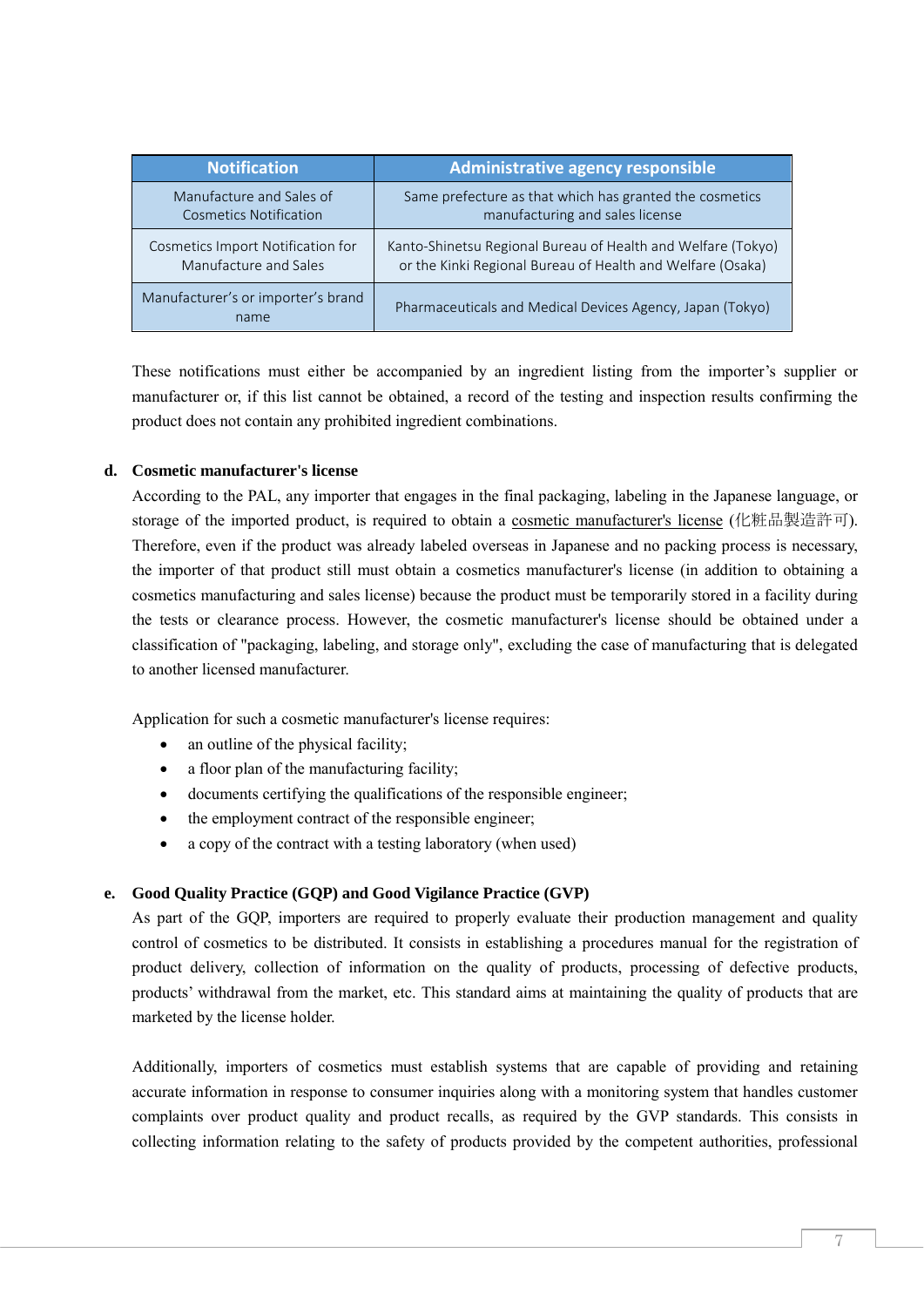organizations, manufacturers, retailers, consumers, researchers, etc. After analysis of these information and if deemed necessary (possibility of harmful effects caused by the products, for example), the importer may undertake corrective actions such as the withdrawal of products from the market or changing warnings and precautions for use on packaging. Furthermore, if the license holder becomes aware of any information indicating that one of the imported cosmetic product may have a harmful effect, they must report that fact to the MHLW within 30 days.

#### <span id="page-7-0"></span>**f. Special case of quasi-drugs**

As stated in chapter [C.2.a,](#page-4-3) the approval for primary distribution is not always necessary for cosmetics, however, this pre-approval is mandatory in the case of quasi-drugs because they contain active ingredients that need to be approved by the MHLW. Pre-approval is granted by the competent authorities if they judge that the product answered all sanitary requirements. Items such as formula, manufacturing method, application method and claimed effects are checked on this occasion.

Having an active ingredient approved by the MHLW allows the product to display its effectiveness for a result that has yet to be recognized. This allows companies to indicate that the product is "Medicated." This process takes approximately six month for the MHLW to carry out the appropriate examination.

#### <span id="page-7-1"></span>**g. Requirements on aerosols products**

Aerosol products (e.g., hair spray) must be separately inspected at the time of importation if the relevant products meet certain requirements specified under the High Pressure Gas Safety Act. However, they will be excluded from the application of the Act on condition that the product described precautions on usage for consumers and if written results of tests certifying that the products do not fall under the PAL are submitted to customs.

If no such documentation is submitted or if the tests for any item fail, an inspection by the competent prefectural governor is required.

#### <span id="page-7-2"></span>**h. Requirements on sunscreens**

In Japan, sunscreens are classified as quasi-drugs, therefore, they require approval of their formulations, ingredients, use levels and functionalities, in addition to stability testing and a certificate showing no animal-derived materials were used. Product evaluations should be based on ISO 24442 in vivo testing and labeling. Also, an SPF of 50+, corresponding to PA++++, is the maximum level allowed on the label.

#### <span id="page-7-3"></span>**3. Labeling**

When selling cosmetics, the PAL requires that the container, packaging, or package inserts of cosmetics to be labeled with a list of specified items, depending on the type of products and container as listed in this chapter. Those laws aim to ensure appropriate usage, handling and quality of the product as well as clarify liabilities.

All the information must be expressed in Japanese and must be clearly and explicitly listed. Labeling with false or potentially misleading expressions, and unapproved claims of effect-efficacy in labeling are prohibited. The items that should be indicated for cosmetics are as follows: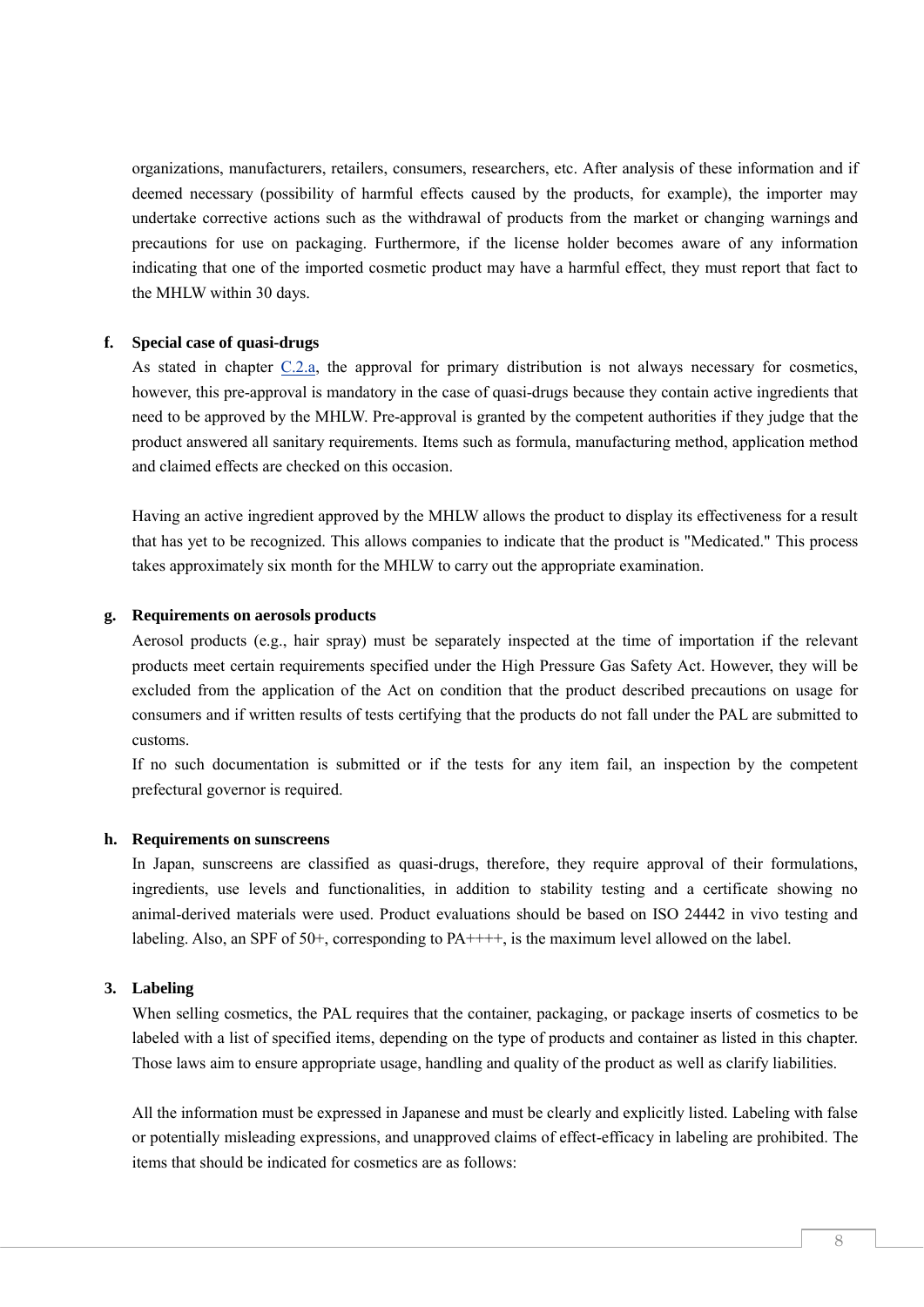| <b>Item</b>                                                       | <b>Description</b>                                                                                                                                                                            |
|-------------------------------------------------------------------|-----------------------------------------------------------------------------------------------------------------------------------------------------------------------------------------------|
| Name and address of importer                                      | Address of the office where the Marketing Supervisor serves (if this office is<br>outside Japan: name and country of foreign approval holder; name and<br>address of the nominated importer). |
| Brand name                                                        | Name for which notification has been posted for importation.                                                                                                                                  |
| Manufacturing number or code                                      |                                                                                                                                                                                               |
| List of ingredients                                               | In principle, all ingredient names shall be listed on the label, in Japanese, and<br>must be listed in descending order by quantity.                                                          |
| <b>Expiration date</b>                                            |                                                                                                                                                                                               |
| Other items specified by the<br><b>MHLW Ministerial Ordinance</b> |                                                                                                                                                                                               |

**Note for ingredients:** The Japan Cosmetic Industry Association (JCIA) has compiled a Japanese version of the "List of Cosmetic Ingredient Label Names" to be used in conjunction with the Pharmaceutical Affairs Act's requirement to list all ingredient names on the labeling (this list is available in Japanese only here: http://www.jcia.org/n/all\_pdf/gul/mgl.pdf). If a new label name needs to be devised, then a request can be filed with the JCIA. Label names shall be, in principle, translated into Japanese from the International Nomenclature of Cosmetic Ingredients (INCI) names published by the Cosmetic, Toiletry, and Fragrance Association (CTFA) of the United States.

## **a. Act against Unjustifiable Premiums and Misleading Representations**

<span id="page-8-0"></span>The PAL prohibits any form of improper labeling with exaggerated or false labeling that misleads consumers about the nature or quality of a product. To prevent it, the Consumer Affairs Agency (CAA) may require documentation, for labeling that makes claims of superior quality etc., which attest those claims to be true. If the importer, distributor or retailer is unable to do so, those claims are considered to be a form of improper labeling and must be withdrawn. Vague or confusing labeling regarding the country of origin is also prohibited as a form of improper labeling.

Based on the Act, the industry of cosmetics has adopted the Fair Competition Code Concerning Representations of Cosmetics, the Fair Competition Code Concerning Representations of Cosmetics Soaps, and the Fair Competition Code Concerning Restrictions on Premium Offers in the Cosmetic Soap Industry, under certification by the Consumer Affairs Agency. While these are voluntary industry rules, when they are adopted based on the Act, any breach of the Fair Competition Code is deemed to be as a breach of the PAL. The required labeling items for cosmetics and cosmetic soaps are as follows.

## **For cosmetics:**

- Product name by type
- Brand name
- Name and address of primary distributor
- Content (weight or capacity)
- Country of origin
- Manufacturing number or code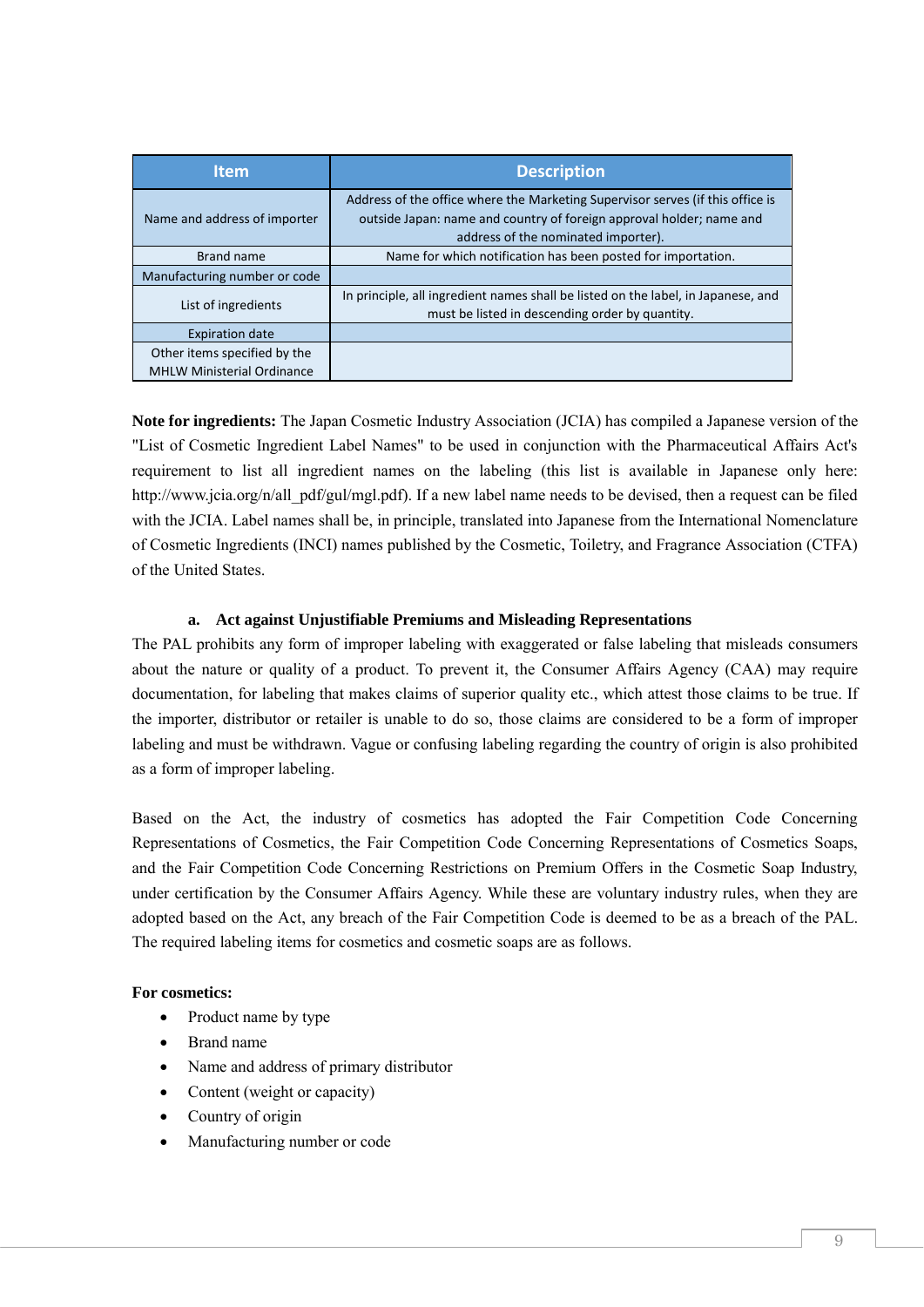- List of ingredients as required by the MHLW
- Expiration date, for a cosmetic designated by the MHLW
- Precautions on usage or storage
- Information contact

#### **For soaps:**

- Name and address of primary distributor
- Brand name
- The word "Soap"
- List of ingredients as required by the MHLW
- Manufacturing number or code
- Expiration date, for a designated cosmetic soap
- For those products manufactured by a frame mixing method, a term to that effect
- Standard weight per unit
- Country of origin

If you need any more information, here is the list of contacts:

- Cosmetic Fair Trade Council: +81-3-5472-2533
- Cosmetic Soaps Fair Trade Council: +81-3-3271-4301

#### <span id="page-9-0"></span>**b. High Pressure Gas Safety Act and Fire Service Act**

In the case of aerosol products and products deemed hazardous, the High Pressure Gas Safety Act and the Fire Service Act defines information to appear on the label, such as warnings, cautions, types and quantities of hazardous materials, and the size of the letters and other labeling practices. Here is an example of a typical representation:

#### Keep away from fire and high temperatures

This is combustible product using high-pressure gas. Be sure to observe the following:

- 1. Do not use near flames or fire.
- 2. Do not use large amounts in rooms with open flames.
- 3. The container may burst if exposed to high temperatures. Do not place under direct sunlight or near fires or other locations of temperatures more than 40°C.
- 4. Do not dispose of in incinerator.
- 5. Be sure to use completely before disposal.

High Pressure Gas: Type of gas used (label name of gas)

## <span id="page-9-1"></span>**c. Law for Promotion of Effective Utilization of Resources**

Under the Law for Promotion of Sorted Collection and Recycling of Containers and Packaging, when paper or plastic is used as a packaging material for the wrapping of individual product items, a material identifier mark must be displayed in at least one location on the side of the container, in order to promote sorted collection. Here is an example of typical representations for paper (left) and plastic (right):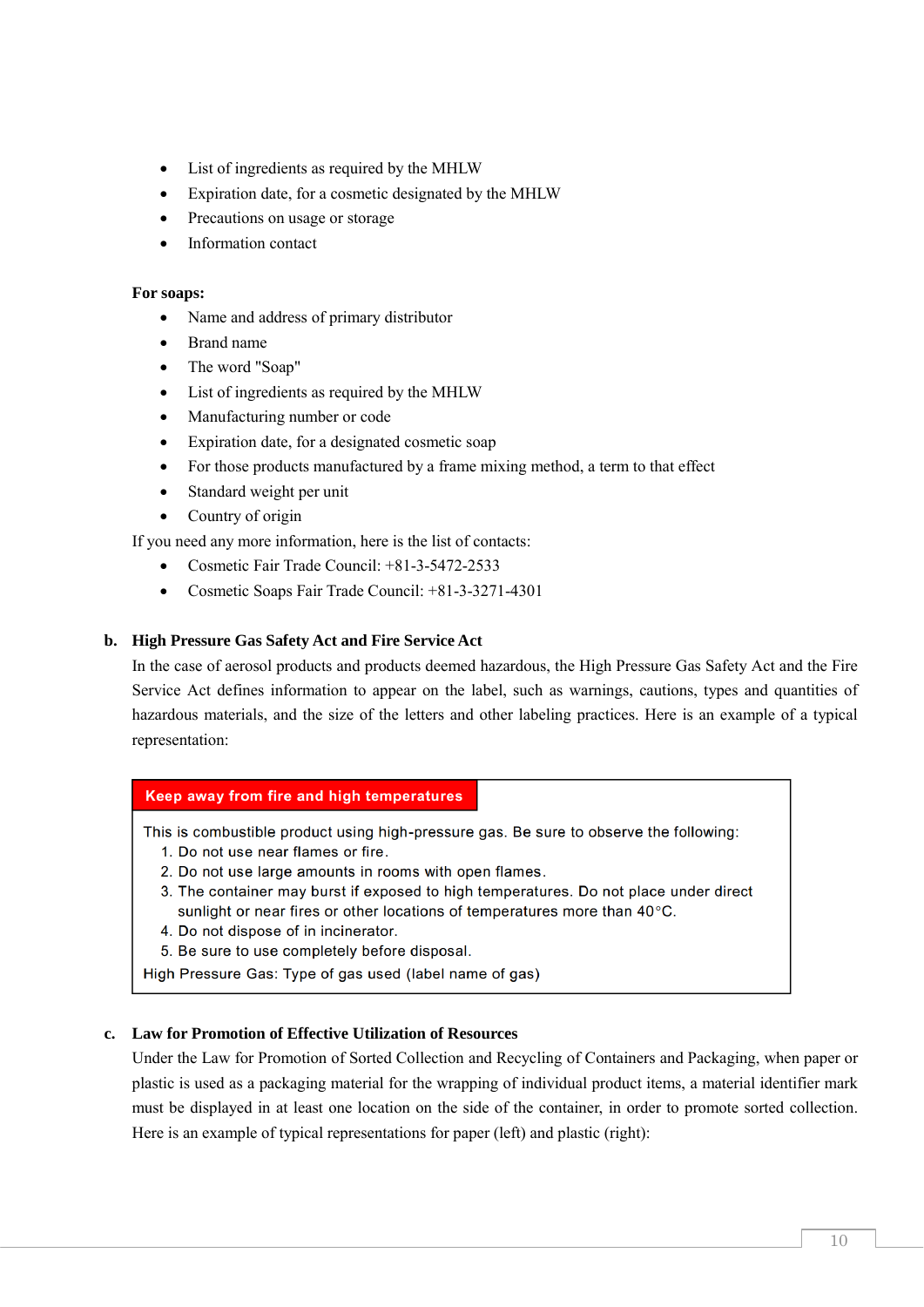

## <span id="page-10-0"></span>**d. Voluntary labeling by the Aerosol Industry Association of Japan**

The Aerosol Industry Association of Japan has established labeling guidelines for aerosol products. This is an example of precautions on usage:

- Do not place heat-sensitive objects near heating devices, as there is a risk of high temperatures leading to rupturing.
- To dispose of the product, take it outdoors to a location away from all flames, and press the button until the hissing sound stops, in order to exhaust all the gas.

If you need any more information, here is the contact information: Aerosol Industry Association of Japan: +81-3-3201-4047 http://www.aiaj.or.jp

## <span id="page-10-1"></span>**4. Costs of importation**

## **a. Formula check and product analysis**

<span id="page-10-2"></span>Taking place in the testing laboratory of the importer, the price per item differs greatly depending on the laboratory, product type and complexity of the formula. However, the price is usually **between 30 000 JPY and 70 000 JPY** (200 euros and 500 euros).

The analysis itself aims to ensure the conformity of the products with the Japanese legislation. To do so, the following items are to be tested: preservatives, UV absorbents, anti-oxidants, heavy metals, Japanese legal color index colorants, prohibited ingredients. Also, some specific test could be perform: pH, viscosity, specific gravity, bacterial count, patch tests, stability tests and more.

#### <span id="page-10-3"></span>**b. Notifications and customs clearance**

The various notifications usually represents a cost of **20 000 JPY** (140 euros) for 5 items while the clearance is **between 5% and 10% of the invoice value**. This step is also handled by the importer, as the cosmetics manufacturing and sales license is required.

#### <span id="page-10-4"></span>**c. Labeling, packing and product inspection**

For 5 items, the price for the design of the label is around **20 000 JPY** (140 euros) while the printing is around **500 JPY** (3 euros) for 100 labels. Regarding the inspection and labeling, the price is around **70 JPY** (50 cent of euro). This step is also handled by the importer, as the cosmetic manufacturer's license is required.

#### <span id="page-10-5"></span>**d. Special case of quasi-drugs**

The importation of quasi-drugs is much more expensive than cosmetics, the whole price, including the various tests, notifications, approbations and so on, could be as high as **few million JPY** (tens of thousands euros).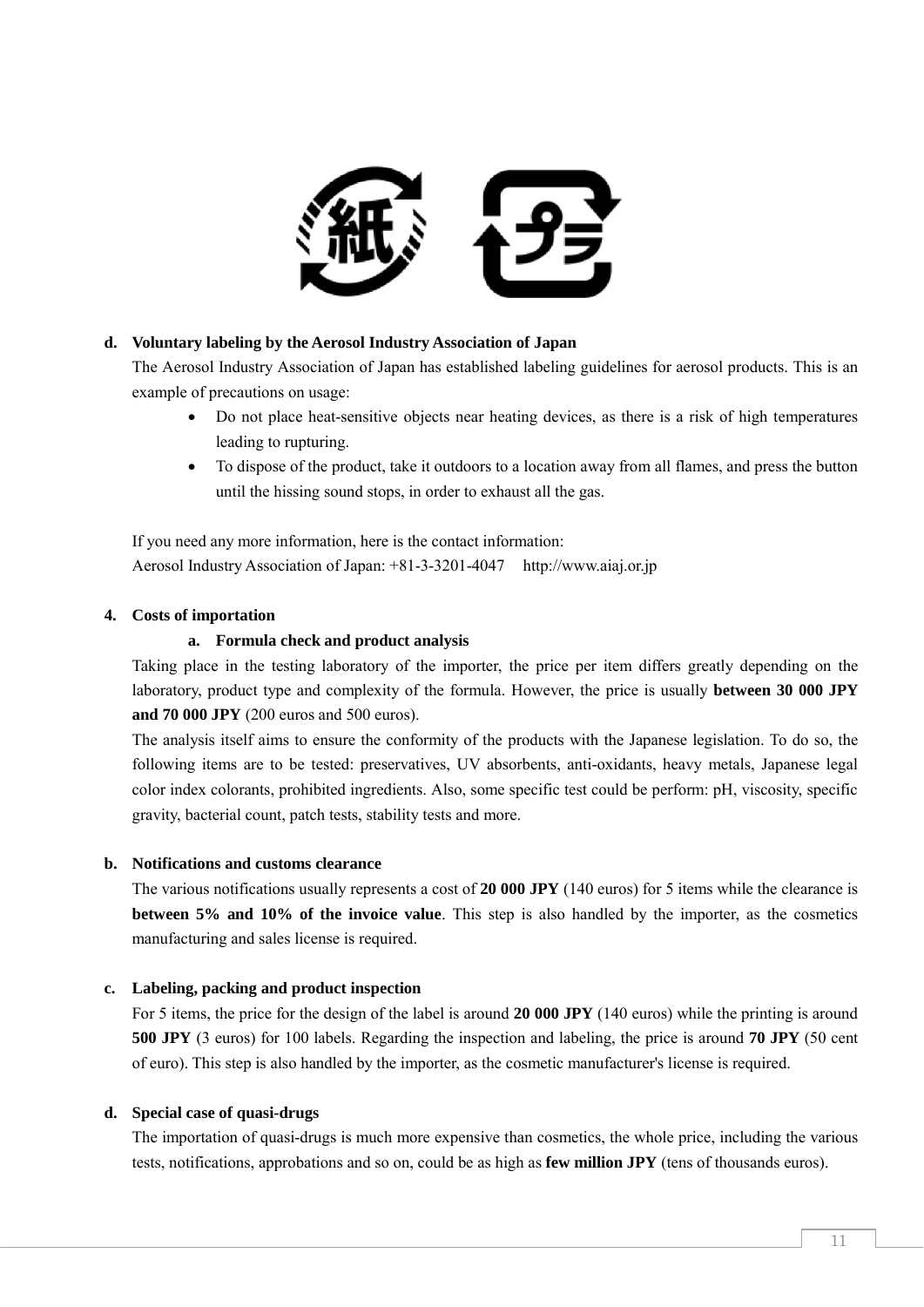## <span id="page-11-0"></span>**e. Tariff duties on cosmetics**

Below is the list of tariffs imposed on cosmetics:

| <b>HS Code</b> |     | <b>Description</b>                                                | <b>Rate of duty</b> |            |                     |
|----------------|-----|-------------------------------------------------------------------|---------------------|------------|---------------------|
|                |     |                                                                   | <b>General</b>      | <b>WTO</b> | <b>Preferential</b> |
| 3303.00        | 000 | Perfumes and toilet waters                                        | 5.30%               | Free       | Free                |
|                |     | Beauty or make-up preparations and preparations for the care of   |                     |            |                     |
| 3304           |     | the skin (other than medicaments), including sunscreen or suntan  |                     |            |                     |
|                |     | preparations; manicure or pedicure preparations                   |                     |            |                     |
| 10             |     | Lip make-up preparations                                          | 5.80%               | Free       | Free                |
| 20             |     | Eye make-up preparations                                          | 5.80%               | Free       | Free                |
| 30             |     | Manicure or pedicure preparations                                 |                     | Free       | Free                |
|                |     | Other                                                             |                     |            |                     |
| 91             |     | Powders, whether or not compressed                                | 5.80%               | Free       | Free                |
|                | 010 | Toilet powders                                                    |                     |            |                     |
|                | 090 | Other                                                             |                     |            |                     |
| 99             |     | Other                                                             | 5.80%               | Free       | Free                |
|                |     | Creams and other preparations with a basis of oil, fat or wax     |                     |            |                     |
|                | 011 | <b>Foundation creams</b>                                          |                     |            |                     |
|                | 012 | In liquid form                                                    |                     |            |                     |
|                | 019 | Other                                                             |                     |            |                     |
|                | 090 | Other                                                             |                     |            |                     |
| 3305           |     | Preparation for use on the hair                                   |                     |            |                     |
| 10             |     | Shampoos                                                          | 5.80%               | Free       | Free                |
| 20             |     | Preparations for permanent waving or straightening                | 5.80%               | Free       | Free                |
| 30             |     | Hair lacquers                                                     | 5.80%               | Free       | Free                |
| 90             |     | Other                                                             | 5.80%               | Free       | Free                |
|                |     | Perfumed hair oil, cream, pomade and other                        |                     |            |                     |
|                | 010 | preparations with a basis of oil, fat or wax                      |                     |            |                     |
|                |     | Other                                                             |                     |            |                     |
|                |     | Pre-shave, shaving or after-shaving preparations, personal        |                     |            |                     |
| 3307           | 090 | deodorants, bath preparations, depilatories and other perfumery   |                     |            |                     |
|                |     | (excluding articles relevant to other items)                      |                     |            |                     |
| 10             |     | Pre-shave, shaving or after-shave preparations                    | 6.70%               | 4.80%      | Free                |
| 20             |     | Personal deodorants and antiperspirants                           | 5.80%               | 3.90%      | Free                |
| 30             |     | Perfumed bath salts and other bath preparations                   | 5.80%               | 3.90%      | Free                |
| 90             |     | Other                                                             |                     |            |                     |
|                | 010 | 1. Preparations with a basis of oils, fats or waxes               | 5.80%               | 4.80%      | Free                |
|                | 090 | 2. Other                                                          | 6.00%               | 4.00%      | Free                |
|                |     | Soap; organic surface-active products and preparations for use as |                     |            |                     |
| 3401           |     | soap or washing the skin, in the form of liquid or cream and put  |                     |            |                     |
|                |     | up for retail sale                                                |                     |            |                     |
| 11             |     | For toilet use (including medicated soap)                         | 5.50%               | Free       | Free                |
| 20             |     | Soap in other forms                                               |                     |            |                     |
|                | 010 | For toilet use (including medicated soap)                         | 5.80%               | Free       | Free                |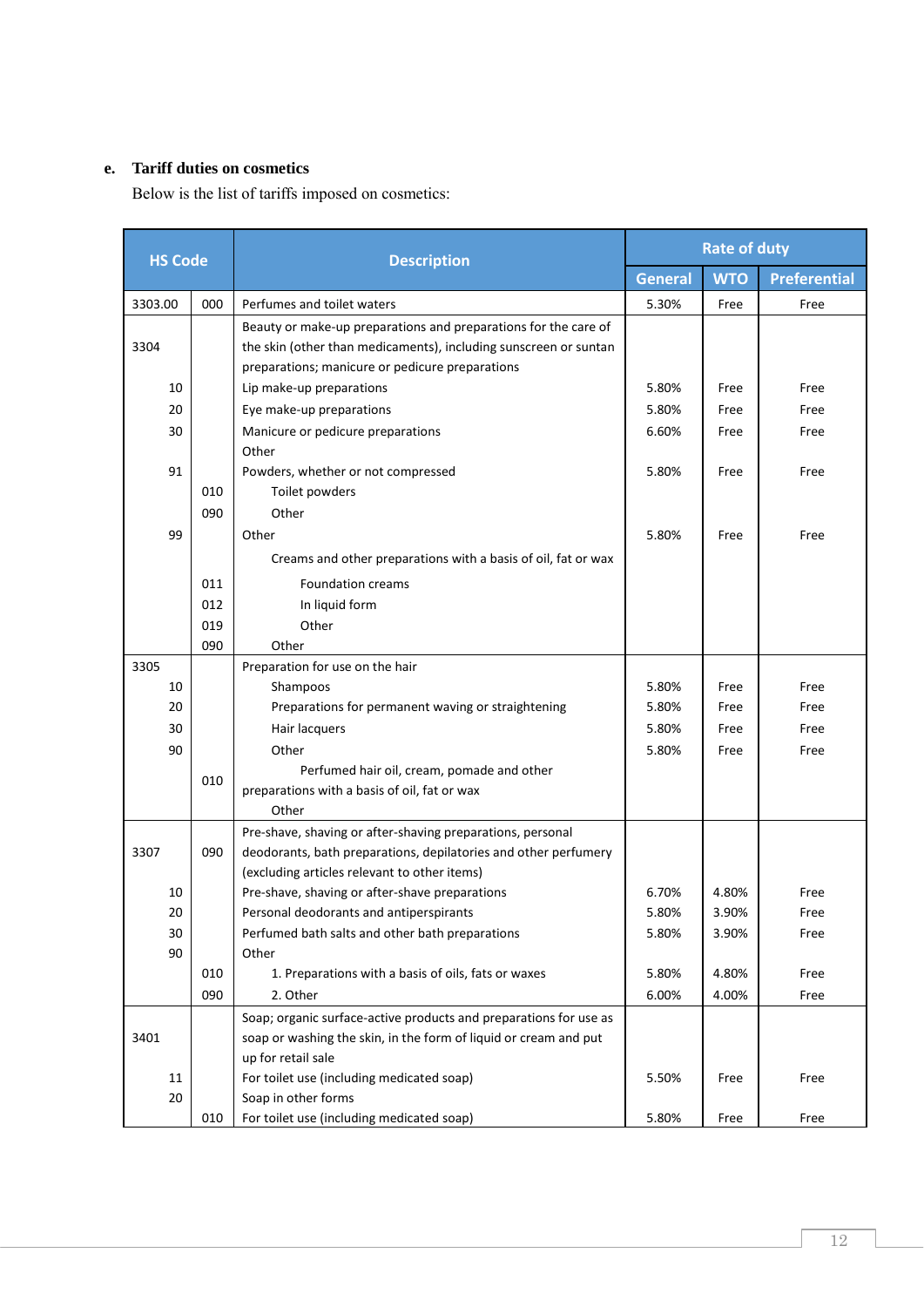**Note 1:**

- **General rate** is applicable only for the non-WTO member countries.
- **WTO rate** is applicable only for the WTO member countries which are not applicable for a preferential rate.
- **Preferential rate** is applicable only for the Least Developed Countries.

Note 2: Refer to "Customs Tariff Schedules of Japan" [\(http://www.customs.go.jp/english/tariff/\)](http://www.customs.go.jp/english/tariff/) for a more complete interpretation of the tariff table and for more details on Economic Partnership Agreements (EPAs) with each country.

**Note 3**: Consumption Tax: CIF (Cost, Insurance, Freight) + Tariff duties  $\times$  8%

## <span id="page-12-0"></span>**5. Contacts of Competent Authorities**

| <b>Related regulations</b><br>and control                                                    | <b>Competent agencies</b>                                                                                                                                 | <b>Contact/Website</b>                      |  |
|----------------------------------------------------------------------------------------------|-----------------------------------------------------------------------------------------------------------------------------------------------------------|---------------------------------------------|--|
| <b>Pharmaceutical Affairs Act</b>                                                            | General Affairs Division, Pharmaceutical and<br>Food Safety Bureau, Ministry of Health, Labour<br>and Welfare (Pharmaceutical Affairs Act in<br>general)  | +81-3-5253-1111<br>http://www.mhlw.go.jp    |  |
|                                                                                              | Evaluation and Licensing Division,<br>Pharmaceutical and Food Safety Bureau, Ministry<br>of Health, Labour and Welfare (Marketing<br>approval procedures) | +81-3-5253-1111<br>http://www.mhlw.go.jp    |  |
| High Pressure Gas Safety Act                                                                 | Industrial Safety Division, Nuclear and Industrial<br>Safety Agency, Ministry of Economy, Trade and<br>Industry                                           | +81-3501-1511<br>http://www.nisa.meti.go.jp |  |
| Fire Service Act                                                                             | Fire and Disaster Management Agency Fire<br>Station having jurisdiction over the address                                                                  | +81-3-5253-5111<br>http://www.fdma.go.jp    |  |
| Act against Unjustifiable<br><b>Premiums and Misleading</b><br>Representations               | Representation Division, Consumer Affairs<br>Agency                                                                                                       | +81-3-3507-8800<br>http://www.caa.go.jp     |  |
| Act on Specific Commercial<br><b>Transactions</b>                                            | Consumer Economic Policy Division, Commerce<br>and Information Policy Bureau, Ministry of<br>Economy, Trade and Industry                                  | +81-3-3501-1511<br>http://www.meti.go.jp    |  |
| Law for Promotion of<br><b>Effective Utilization of</b><br>Resources/Law for                 | Recycling Promotion Division, Industrial Science<br>and Technology Policy and Environment Bureau,<br>Ministry of Economy, Trade and Industry              | +81-3-3501-1511<br>http://www.meti.go.jp    |  |
| <b>Promotion of Sorted</b><br>Collection and Recycling of<br><b>Containers and Packaging</b> | Office of Recycling Promotion, Policy Planning<br>Division, Waste Management and Recycling<br>Department, Ministry of Environment                         | +81-3-3581-3351<br>http://www.env.go.jp     |  |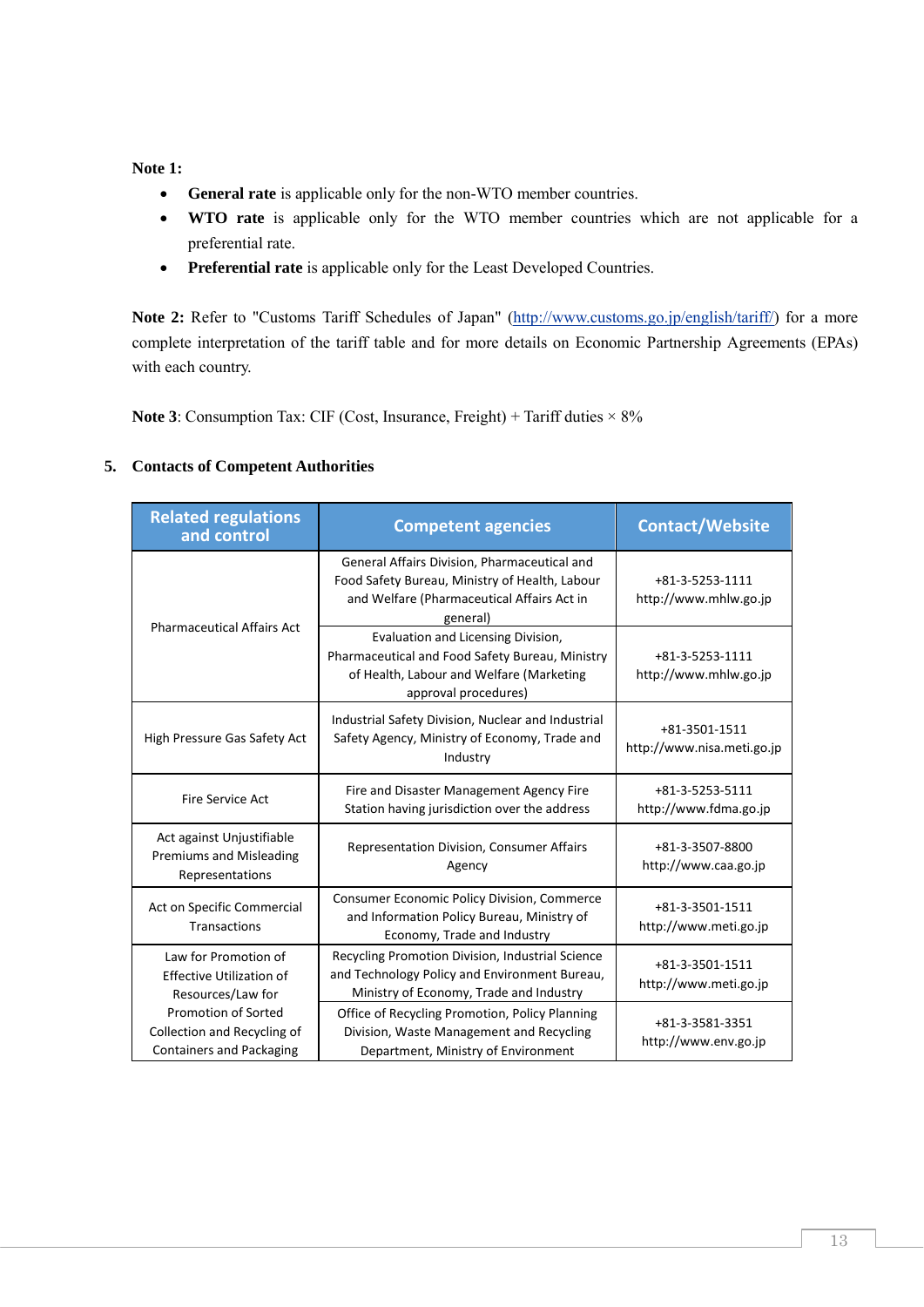## <span id="page-13-0"></span>**D. Appendix**

## <span id="page-13-1"></span>**1. Table of reference**

- [1] Ministry of Health, Labour and Welfare, "Pharmaceutical Affairs Law", 1943
- [2] Ministry of Health, Labour and Welfare, "Ordinance No. 30/1966" and its amendments, 1966
- [3] Ministry of Health, Labour and Welfare, "Notification No. 166/1980", 1980
- [4] Ministry of Health, Labour and Welfare, "Guide to Quasi-Drug and Cosmetic Regulations in Japan*"*, published by Yakuji Nippo, 1992
- [5] Ministry of Health, Labour and Welfare, "Ordinance No. 125/2000", 2000
- [6] Ministry of Health, Labour and Welfare, "Notification No. 1339/2000", 2000
- [7] Ministry of Health, Labour and Welfare, "Notification No. 330/2000", 2000
- [8] Ministry of Health, Labour and Welfare, "Notification No. 331/2000", 2000
- [9] Ministry of Health, Labour and Welfare, "Notification No. 332/2000", 2000
- [10] Pharmaceutical and Medical Safety Bureau, "Notification No. 990/2000", 2000
- [11] *"*The Comprehensive Licensing Standards Of Cosmetics by Category", published by Yakuji Nippo, 1994
- [12] "The Japanese Standards of Cosmetic Ingredients", 2nd Edition, published by Yakuji Nippo, 1985

#### <span id="page-13-2"></span>**2. List of abbreviations**

**CIF:** Cost, Insurance, Freight

**CAA:** Consumer Affairs Agency

**CTFA:** Cosmetic, Toiletry, and Fragrance Association

- **EPA:** Economic Partnership Agreement
- **GQP:** Good Quality Practice
- **GVP:** Good Vigilance Practice

**INCI:** International Nomenclature of Cosmetic Ingredients

**ISO:** International Organization for Standardization

**JCIA:** Japan Cosmetic Industry Association

**MHLW:** Ministry of Health, Labour and Welfare

**PA:** Protection Grade of UVA

**PAL:** Pharmaceutical Affairs Law

**SPF:** Sun Protection Factor

**WTO**: World Trade Organization

## <span id="page-13-3"></span>**3. List of English-Japanese translations**

**Cosmetic:** 化粧品

**Cosmetics Import Notification for Manufacture and Sales**: [製造販売用化粧品輸入届書](http://www.bloom-jp.com/yougo.php?mode=imp&num=8)

**Cosmetic manufacturer's license:** 化粧品製造許可

**Cosmetics manufacturing and sales license:** 化粧品製造販売許可

**Manufacture and Sales of Cosmetics Notification:** [化粧品製造販売届出](http://www.tokyo-eiken.go.jp/files/k_yakuji/i-sinsa/cosmetics/todokede/y_040.doc)

**Quasi-drugs:** 医薬部外品